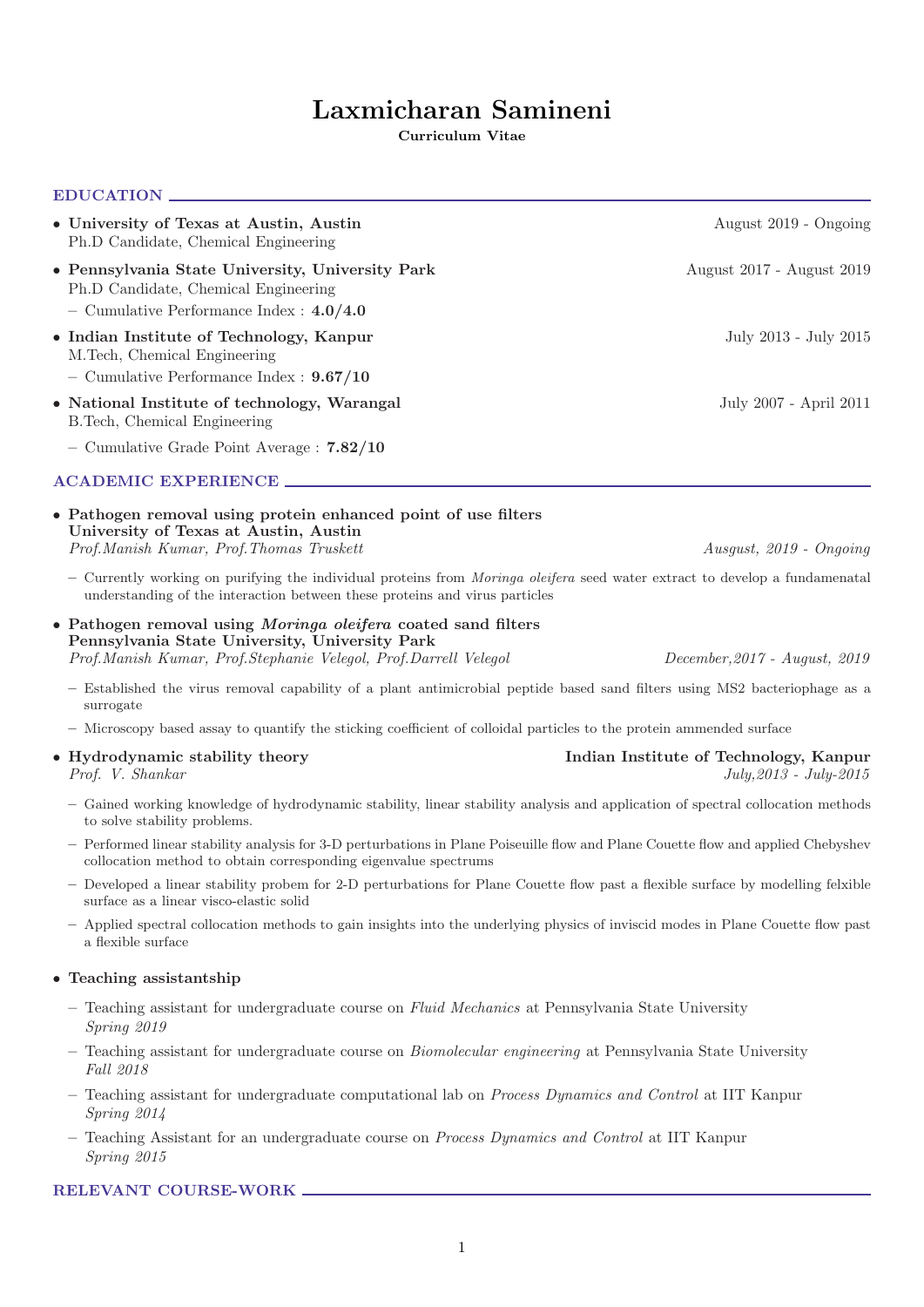- Graduate courses : Transport phenomena<sup>\*</sup>, Chemical reaction kinetics<sup>\*</sup>, Statistical thermodynamics<sup>\*</sup>, Introduction to Hydrodynamic stability, Numerical fluid flow and heat transfer, Thermodynamics, Fundamentals of Colloid and Interface science and technology, Mathematical methods in chemical engineering
	- ∗ Courses completed at The Pennsylvania State University
- Undergraduate courses : Engineering mathematics (I,II, III,IV), Principles of stoichiometry, Fluid and particle mechanics, Chemical engineering thermodynamics (I,II), Chemical reaction engineering (I,II), Process dynamics and control, Heat transfer, Mass transfer (I,II), Elements of transport phenomena, Biochemical engineering, Plant design and process economics, Polymer technology, Membrane technology

# INDUSTRIAL EXPERIENCE

• Crystallization process development for Active Pharmaceutical Ingredients (API) Dr. Reddy's Laboratories, Polymorphism and Particle Engineering Lab July 2015 - July 2017

- Spray drying process development to yield amorphous product
	- ∗ Successfully developed spray drying processes to yield amorphous material of desired quality for four different APIs
	- ∗ Selected suitable solvent media for dissolution of drug substance to suppress impurity formation and meet regulatory specifications
	- ∗ Performed experimental studies applying statistical design of experiments to identify optimal process paramters, maximize yield and purity of the product. Also, successfully translated these processes to plant scale
- Solvent mediated crystallization process development
	- ∗ Developed a solvent mediated crystallization process for producing a novel metastable polymorph employing methodical hypothesis driven experimentation
	- ∗ Selected a suitable statistical design of experiments (i-optimal design) to understand the interplay of various parameters on the final polymorph quality
	- ∗ Completed scale up and validation of the crystallization process at plant scale to file a Drug Master File

#### • Crystallization process development for Active Pharmaceutical Ingredients (API) Dr. Reddy's Laboratories, Polymorphism and Particle Engineering Lab July 2011 - July 2013

- Acquired rudimentary knowledge of crystallization, polymorphism and built capabilities in statistical design of experiments, process analytical tools and various off-line analytical techniques
- Successfully demonstrated the advantages of applying solubility modelling software (DynoChem) to screen for optimal solvent mixtures during development phase of API
- Applied solubility modelling to choose apt solvent system to overcome filtration issues and this resulted in significant cost reduction during downstream processing. This novel crystallization process for isolating the specific polymorph was published as part of a process patent.

#### PUBLICATIONS

- Song, W., Tu, Y., Oh, H., Samineni, L., Kumar, M. Hierarchical optimization of high performance biomimetic and bioinspired membranes, Langmuir
- Samineni. L., Xiong. B., Pei. A., Khuester. L., Wang. H., Dickey. R., Soto. E.P., Velegol. D., Kumar. M., Velegol. S. 7- log virus removal in a simple functionalised sand filter (under peer review)
- WIPO Patent number, WO/2013/008250 A3 : CRYSTALLINE FORM OF RETIGABINE AND PROCESSES FOR MIXTURE OF RETIGABINE CRYSTALLINE MODIFICATIONS

#### CONFERENCE PRESENTATIONS

- Samineni, L., Xiong, B., Pei, A., Wang, H., Kumar, M., Velegol, D., Velegol, S. Moringa olefiera seed sand filter for wastewater treatment. 2018 Environmental Chemistry and Microbiology Student Symposium, University Park, PA, USA, Apr. 2018 (Oral presentation)
- Samineni, L., Xiong, B., Kumar, M., Velegol, D., Velegol, S. Measurement of nanoparticle sticking coefficients for Moringa-coated sand filters. 2018 ACS Colloid and Surface Science Symposium, University Park, PA, USA, Jun. 2018 (Oral presentation)
- Samineni, L., Xiong, B., Kumar, M., Velegol, D., Velegol, S. Enhanced virus removal in a practical sand filter 2019 ACS Chemistry and Water national meeting, San Diego, CA, USA, Aug. 2019 (Oral presentation)

SKILLS